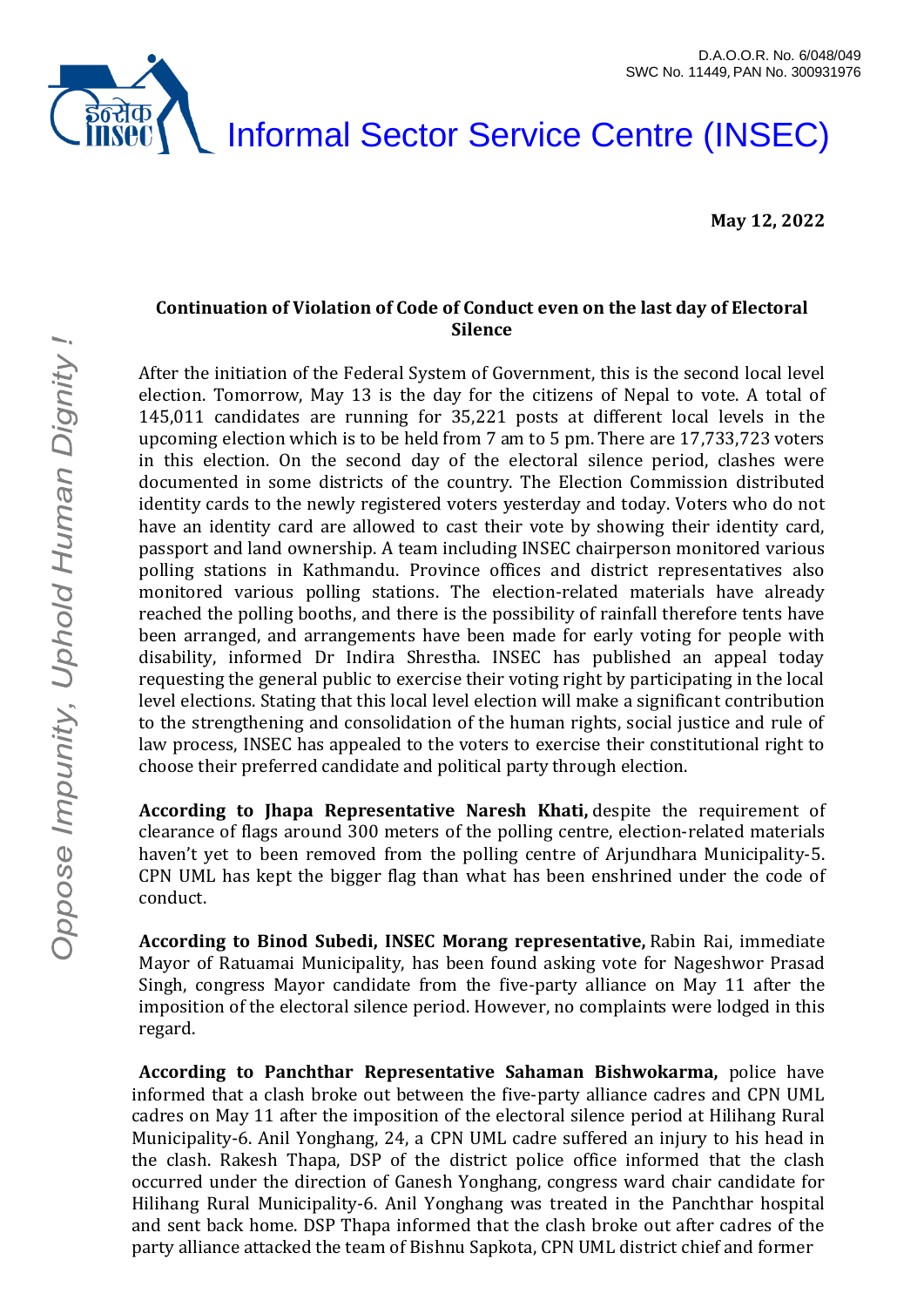

# Informal Sector Service Centre (INSEC)

chief of the district coordination committee. Police have started an investigation on the said incident. One motorcycle was also destroyed in the clash.

**According to Sunsari representative Jay Krishna Yadav,** the district administrative office has issued partial and full prohibitory order in four and three local levels of the district respectively. Indradev Yadav, Chief district officer informed that the prohibitory order has been issued in the bordering places for security purposes. Full prohibitory order has been issued for the districts sharing a border with India including Bhokroha Narsingh Rural Municipality, Koshi Rural Municipality, Harinagar Rural Municipality and Dewangunj Rural Municipality starting from May 12 (8 pm) till May 13 (5 am). As per the administration office, prohibitory orders have been issued in Itharu Sub-metropolitan city, Duhawi Municipality, ward number one, eight and nine and Inaruwa Municipality, wards number three, nine and ten. It has been mentioned in the order that the people could come out of their houses only in the coordination of security agencies during the time of prohibition.

**According to Dolakha Representative Uddav Pokhrel,** Police have arrested Nepali congress cadres Dhalkaji Phuyal on May 11 on the charge of beating CPN UML Cadres, Bijuli Prasad Sharma, from Tamakoshi Rural Municipality-6, Chyama. Police have arrested Mahesh Kafle, ward chairperson of Tamakoshi Rural Municipality, Bhirkot ward number 1 on May 12, who absconded with the voter's id. Ganga Paudel, DSP of the district police office informed that Kafle who absconded with the voters' id of 125 voters on May 11 was arrested from around Bhirkot where he was hiding. DSP Paudel notified that Kafle has been sent to the district police office for further investigation. As per the district police office, Kafle will be prosecuted under the Election (Crime and Punishment) act 2076.

**According to Sindhupalchowk Representative Nati Babu Dhital,** a clash occurred between UML and Nepali Congress on the evening of May 11 at Helambu Rural Municipality-3. Two were injured in the sharp weapon *(Khukuri)* attack. Mandorje Tamang Nepali congress cadre has been injured by the sharp weapon attack from UML cadre at Helambu Rural Municipality-3 and UML cadre Fyanjo Tamang, 36, has been injured by the sharp weapon attack from congress cadre. Both the injured have been admitted to Melamchi hospital for treatment.

Similarly, cadres of Maoist attacked UML cadres with an iron rod on the evening of May 11 at Chautara Sagachowkgadi Municipality-13. UML cadres Sarad Thaoa and Bikash Puri have been injured in the attack. Two Maoist cadres Ganga Shrestha and Kul Bahadur Shrestha were arrested from the incident spot for their involvement in the attack. The injured has been admitted to Chautara hospital for treatment.

Maoist has accused that the cadres of Nepali congress pelted stones on the house of Yubraj Dulal, former social development minister and other two Maoist cadres on May 11 at Chautara Sagachokgadi Municipality-7.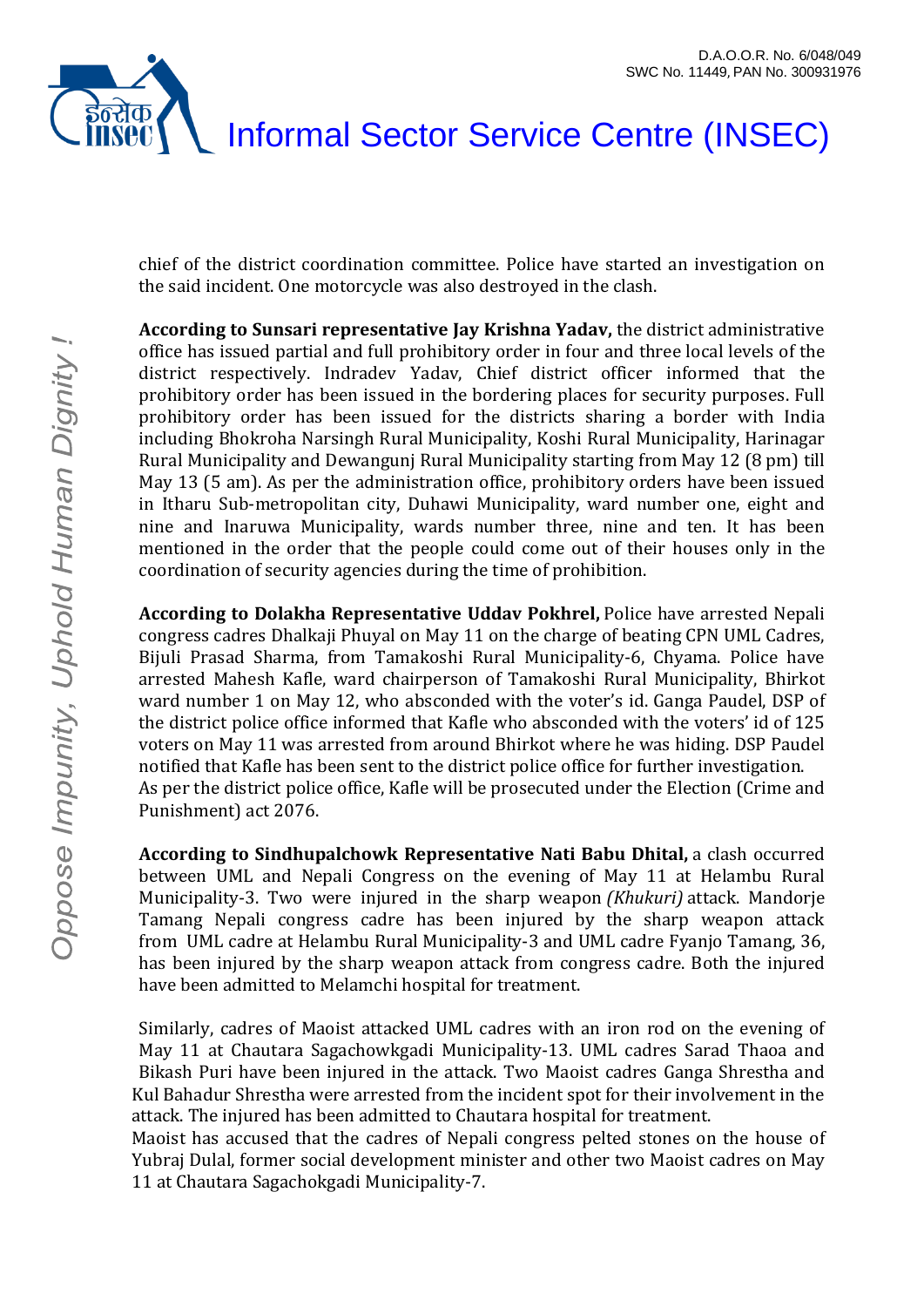### इंन्सॅक Informal Sector Service Centre (INSEC)

**According to Ramechhap Representative Nawaraj Ghimire,** a clash broke out between the cadres of CPN UML and Maoist on May 12 at Gokuldhunga Rural Municipality-3. Yam Bahadur Karki (Bhupal), 40, ward chairperson candidate from Maoist (Centre) has been injured in the clash. The clash occurred between the Maoist group along with Karki and a group led by Rabin Sunwar, 35, from UML. Raj Kumar Thing, DSP of the District Police Office informed that the one who suffered an injury on the head received primary health care at Rasnalu hospital and was later transferred to Trauma Centre Kathmandu for further treatment.

Ramesh Sunwar, 35, Congress Candidate for Ward Chairperson was injured in the clash between the cadres of Nepali Congress and RPP on May 11 at Umakunda Rural Municipality-3. The clash broke out between the two parties when they encountered each other in the process of the door-to-door election campaign after the imposition of electoral silence. Sunar suffered from a head injury in the clash. Police have informed them that he is being treated at Bamti hospital. Raju Prasad Dhakal, inspector of the district police office informed that Pabitra Kumar Sunar, 41, ward chairperson candidate from RPP and a local, Pradip Shrestha, 33 have been arrested on the charge of being involved in the clash.

**According to Baglung Representative Srijana Panta,** it has been accused that the cadres of the Nepali congress attacked Rajan Paija, a UML ward chairperson candidate of Badigada Rural Municipality. Kamal Raj Acharya, UML Badigada village committee chairperson accused that the group of Arjun Kumar Paija, Nepali congress adigad rural committee deputy chairperson attacked Rajan Paija, chairperson candidate, Manohar Singh Paija, Chairperson of Badigad Rural Municipality, Ganesh Paija, Nimesh Acharya, Kiran Sunar and Chandra Paija with a sharp weapon and injured them. CPN UML Badigad village committee issued a press release stating that a group of 15 people led by Arjun Kumar Piaja beat and attacked the group including the chairperson candidate Paija while they were sleeping in the CPN UML Badigada Rural Municipality office. Kamal Raj Acharya informed that chairperson candidate Piaja's suffered an injury on his hand and Chandra Puija's hand is broken. Injured are being treated at Burtiwang Hospital. Indra Bahadur Rana, DSP of district police office Baglung informed that they have recovered sticks, two pieces of sharp weapon and three motorcycles from the incident spot. As per the police, the political affiliation of arrested individuals hasn't been identified.

**According to Hiraram Upreti, INSEC Gorkha representative,** a clash broke out between the cadres of congress and Maoist on May 11 at Ajirkot Rural Municipality-1, Ghyachwok. Lilaraj Lamichane, DSP of district police office informed that, Maoist cadres Bel Bahadur Gurung, 24 and Bishnu Bhujel, 30 of Arjikot Rural Municipality-1, ghyaachwok have been injured in the clash. The clash broke out due to the unresolved conflict that occurred during all-party meeting on May 11. The injured ones are being treated in the Jaubari primary health centre. DSP Lamichhane informed that the case is being investigated.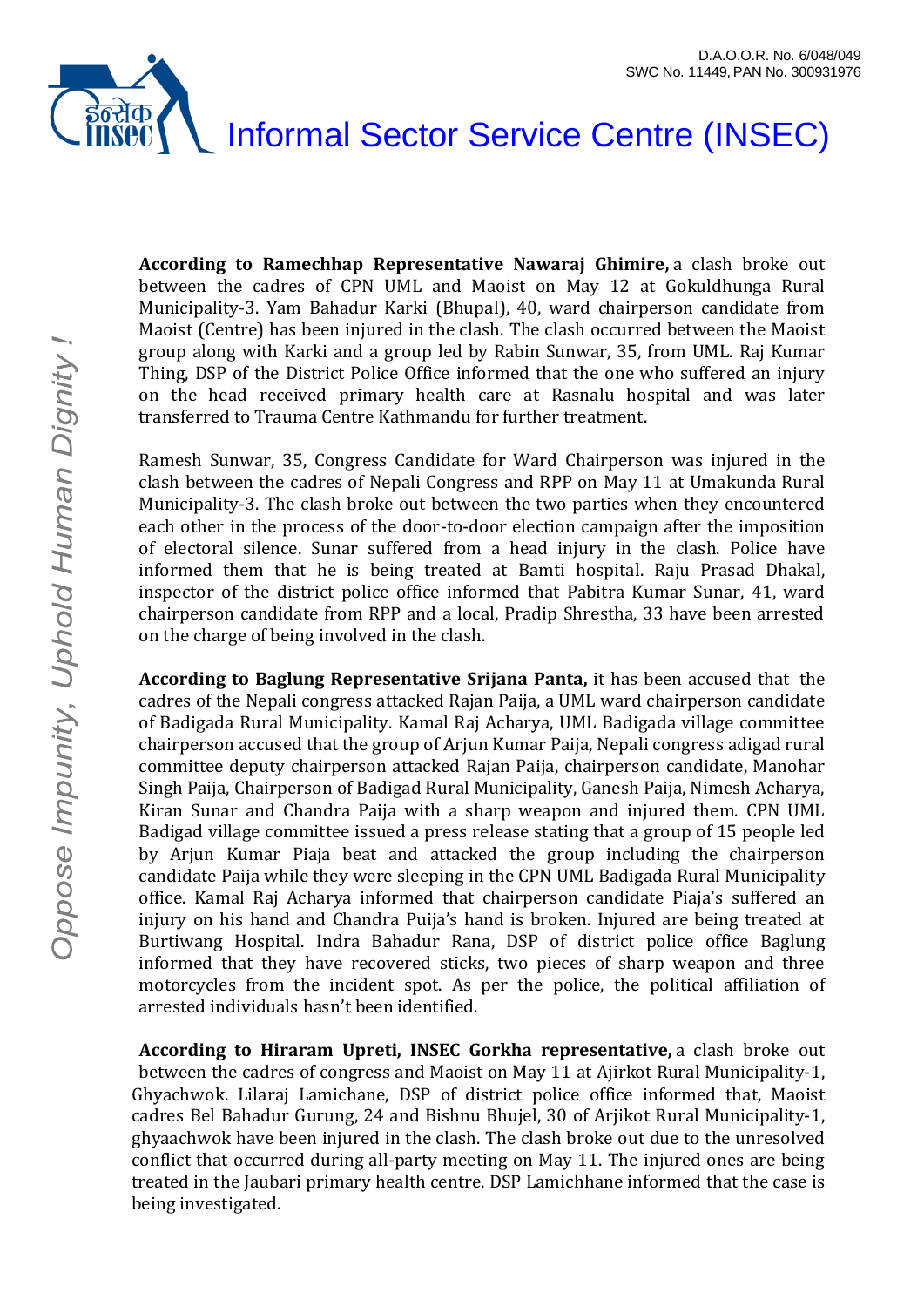

**According to Makwanpur Representative Puspa Raj Adhikari,** Bishnu Rai, chairperson of the Katlekhola Tole Committee of the CPN-Maoist and Hari Rai, vicechairperson of the RPP Rural Committee were injured in a clash between Nepali Congress and the CPN-Maoist cadres over the election environment. The injured ones are undergoing treatment at Chure Hill Hospital in Hetauda. Informing about the incident, DSP Tek Bahadur Karki of the District Police Office said that they have received requests from both the parties and further investigation will be carried out after the treatment of the injured. During the silence period of the local level member election 2079 BS, the locals have stopped the distribution of drinking water pipes in Makawanpur as a strategy to gain votes. Locals have stopped drinking water pipes being distributed in Bakaya rural municipality of East Makwanpur against the election code of conduct.

Locals have alleged that the cadres of the Nepali Congress were about to distribute three coils of water pipe. A police team had reached the spot after a dispute between the locals and the driver of the van in which the pipe was being taken. The driver of the van dropped the pipe on the road and returned, said DSP Tek Bahadur Karki of District Police Office, Makwanpur.

The tin sheets *(Jasta)* taken by Ananta Kumar Aryal, the ward chairperson candidate for Manahari rural municipality-3 for distribution have been seized by the locals. Locals have seized 27 such tin sheets at Manahari-3 Lamitar against the election code of conduct. A local Bishnu Adhikari said that Aryal had violated the election code of conduct and handed him over to the police under the pretext of cheating the people during the electoral silence period.

**According to Baitadi Representative Nari Badu,** a clash has broken out between the cadres of Congress and CPN-Maoist cadres at Salleli in Kuwakot of Purchaudi Municipality-5 on May 12. According to DSP Ramesh Bahadur Pal of the District Police Office, Naresh Bohara and Gopal Bohara of the Nepali Congress were injured in the clash. He said that the clash took place after the police patrol team returned at 11 pm and now the situation is normal. Both the injured have been referred to Dadeldhura Sub-Regional Hospital in Dhangadhi for further treatment. Bikram Kunwar, a candidate for the post of Mayor from the CPN-Maoist has accused a group of Nepali Congress cadres of attacking a ward member candidate from the CPN-Maoist. Chief Election Officer Tilak Karki said that no written complaint has been lodged so far despite verbal reports of violation of the general code of conduct from various quarters.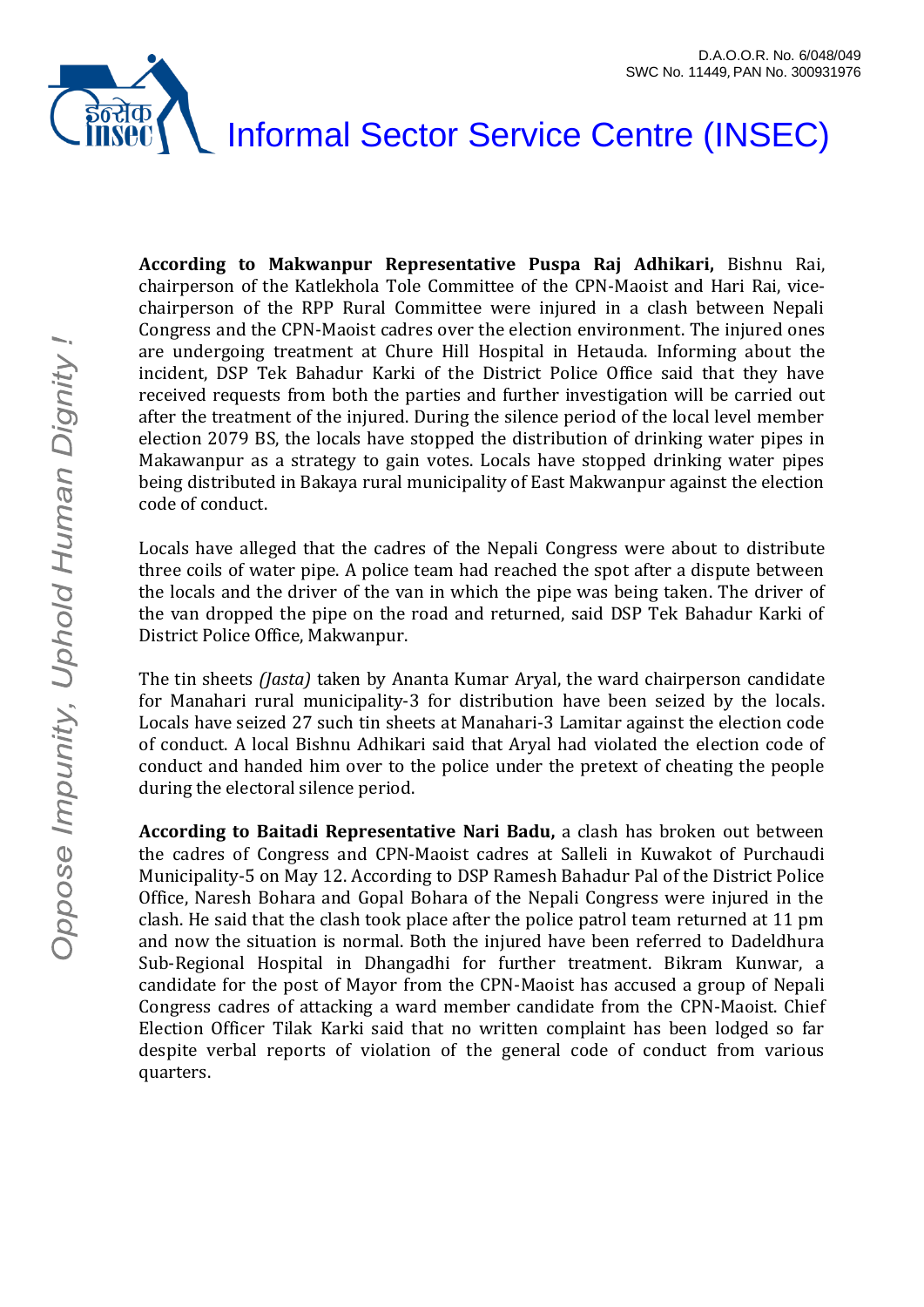# इंन्सॅक Informal Sector Service Centre (INSEC)

**According to Kailali Representative Mainamoti Chaudhary,** a clash has broken out between Nepali Congress and CPN-UML cadres in Godavari Municipality-6 on May 12. It is alleged that six UML cadres were injured when Nepali Congress cadres entered the house of CPN-UML ward chairperson candidate Jaggu Chaudhary in Godavari Municipality-6 on May 12 and attacked him with a sharp *Khukuri*. According to CPN-UML District Member Kamal Rana, Nepali Congress cadres entered the house of CPN-UML candidate Jaggu Chaudhary from Godavari Municipality-6 and attacked Bintiram Chaudhary's left.

Bintiram Chaudhary, Rabin Chaudhary, Santosh Singh, Laxmi Chaudhary, Basanti Chaudhary and Deepak Kathayat were injured in the attack. Jaggu Chaudhary, a ward chairman candidate, said that Chaudhary was undergoing treatment at a hospital in Attaria due to a deep wound on his right arm. According to DSP Rabindra Pandey of Area Police Office, Malakheti, a search operation is underway as Nepali Congress cadres involved in the incident are absconding. He said that the incident was being investigated even though no written complaint was received from the victim.

**According to Kanchanpur Representative Lily Kunwar,** police arrested Nepali Congress cadre Karan Mahara on the night of May 12 on charges of distributing money to voters during the electoral silence period of local level election. According to DSP Chakra Shahi of the District Police Office, Mahara was arrested from Rajghat along with Rs. According to Ganesh Bahadur Aire, UML's chairperson candidate in Krishnapur Municipality, Mahara was informed that he was distributing money to voters during the night by violating the silence period. Nepali Congress Krishnapur Municipality Chairperson Bishnu Khadka accused the opposition of plotting to discredit the party and its cadres even though the party had not distributed money to the voters.

May 11, 2022



*For Human Rights and Social Justice*

Informal Sector Service Centre (INSEC) Nagarjung Municipality-10, (Blue House), Syuchatar, Kathmandu P.O.Box 2726, Kathmandu, Nepal Tel: +977-1-5218770, Fax: +977-1-5218251 Email: [insec@insec.org.np](mailto:insec@insec.org.np) Website: www.insec.org.np/www.inseconline.org